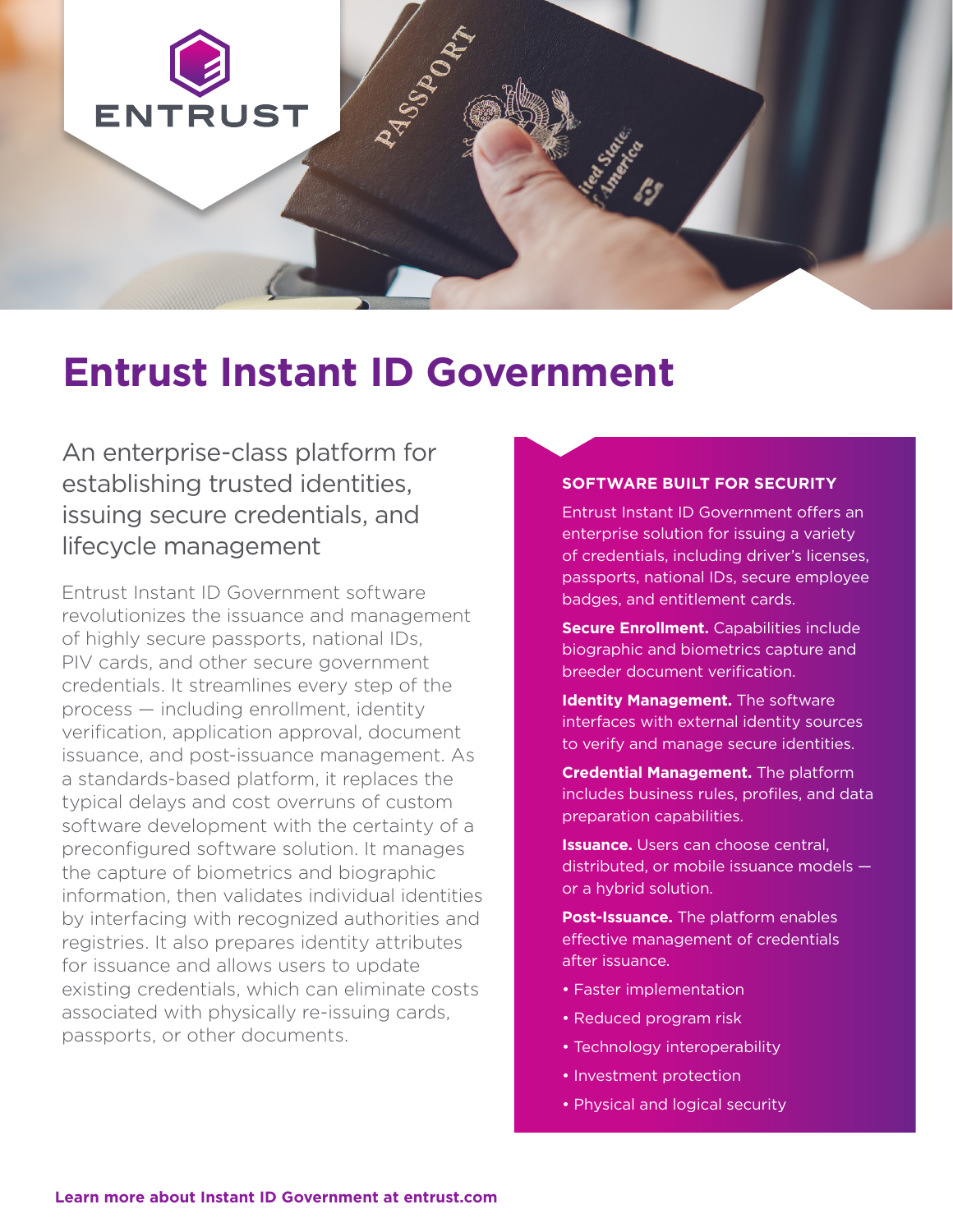

**Establish Trusted Identities.** Instant ID Government empowers end-users to collect identity data, such as facial images, fingerprints, or iris images. It also verifies identities by interfacing with biometrics matching systems, such as AFIS and watch lists. Verified identities are securely bound to credentials.

**Issue Secure Credentials.** The software manages the data preparation process, including physical attributes on cards or passports and electronic data on smart cards. Issuance options include central, instant, mobile, or hybrid models.

**Manage Issued Credentials.** Post-issuance capabilities allow end-users to reissue, renew, or revoke credentials. Other post-issuance capabilities include activation, deactivation, PIN management, and certificate renewal.

## Decades of trusted government solutions



#### **Expert deployment, minimized risk**

Entrust participates in industry organizations and standards groups such as ISO. Our deep understanding of industry standards and best practices results in secure identity solutions that meet both technical and market requirements. Our experience implementing secure credential programs around the world allows us to help customers deploy secure and efficient programs — and minimize program risk. Every day our solutions are used to issue more than 15 million cards and smart cards and tens of thousands of passports.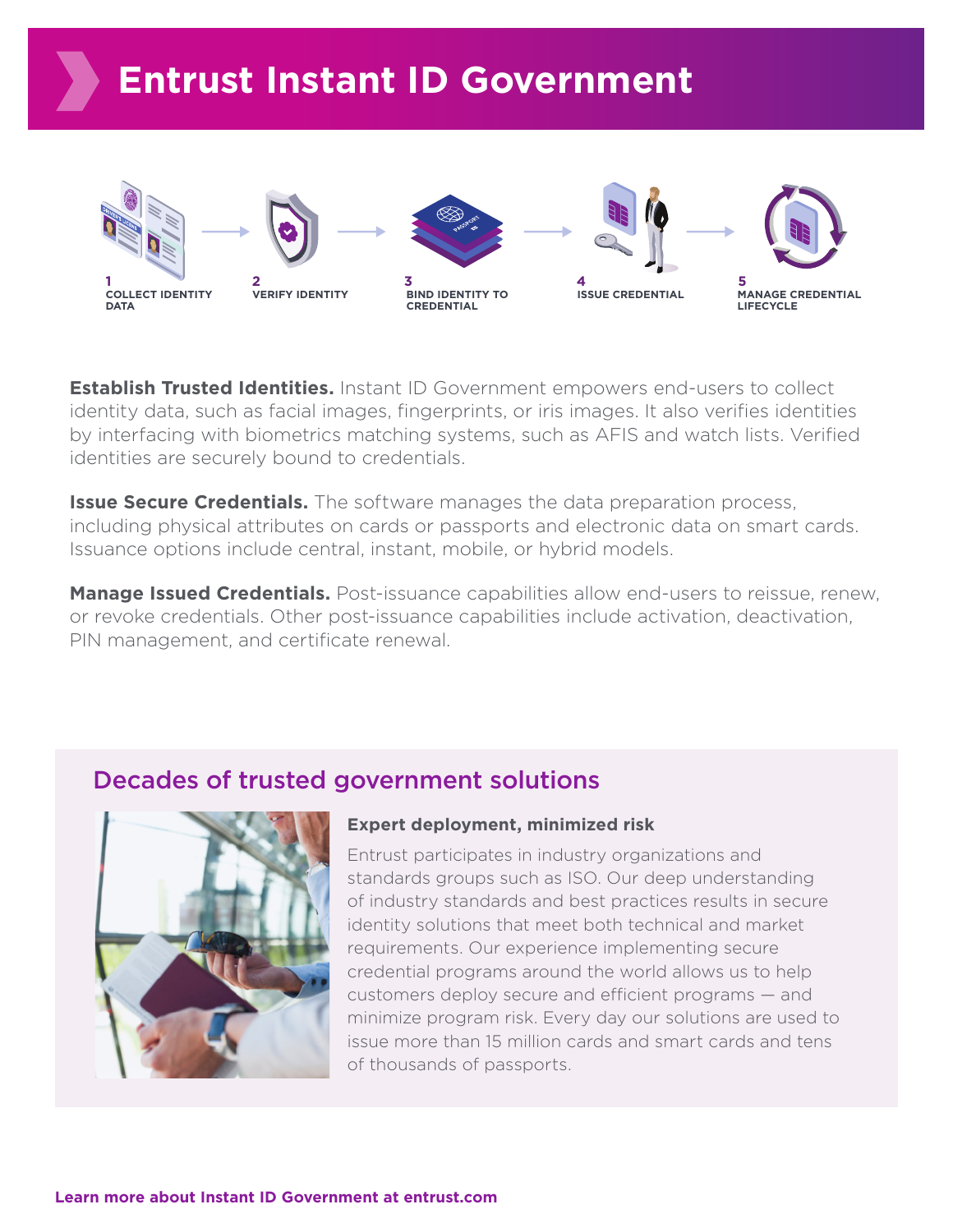# **Entrust Instant ID Government**



authorized officers.

Secure transmission of credential desktop issuance systems.

**Identity Collection.** Collect facial images, fingerprints, iris scan, biographic data, and supporting documents.

**Identity Verification.** Interface with identity sources such as central database and biometric matching systems.

**Certificates.** Create certificate profile requests. Receive the certificates and bind them to specific identities.

**Credential Issuance.** Securely issue credentials with central, distributed, or hybrid models.

**Post-Issuance.** Card activation, PIN management, and certificate renewal.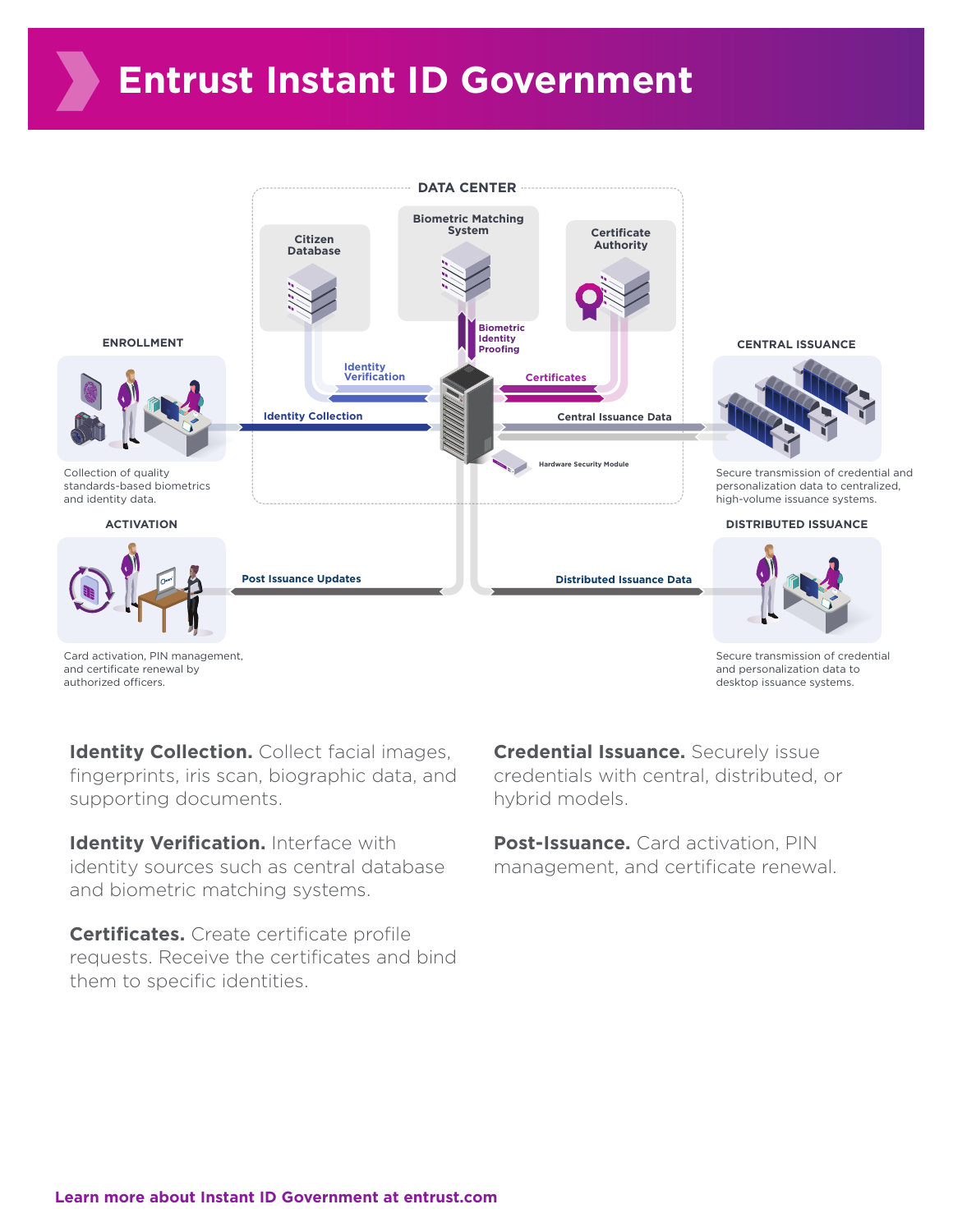### Designed to address key identity issues

Government agencies face a host of challenges when it comes to secure identity programs. In addition to preparing for escalating physical security threats, governments must develop logical infrastructures that integrate with an evolving identity infrastructure – which includes elements such as watch lists certificate authorities, and biometrics. Most existing identity systems are not designed to accommodate this increasingly digital and highly connected world.

Instant ID Government is designed specifically to empower government agencies to successfully manage passport, national ID, driver's license, healthcare, and benefits programs in this challenging environment. It provides an enterpriseclass platform for establishing trusted identities and issuing secure credentials. It also enables management of secure credentials after they have been issued.

Adherence to industry standards and a web-based open architecture allows for fast, predictable deployment. The flexibility of the software also makes it easy to scale up or down to accommodate program changes – such as growing populations, the addition of new technologies, or the creation of new document types.

### Integrated with Datacard® issuance systems

Instant ID Government offers built-in compatibility with the complete portfolio of Datacard® card and passport issuance systems. You can choose from highvolume central issuance systems or desktop systems for distributed issuance.

Government agencies can choose to create a centralized issuance program, which provides exceptional control over key program elements — including data, cardstock, blank booklets, issuance systems, personalization supplies, and finished credentials.

Instant ID Government also enables distributed issuance, which allows government agencies to produce identification cards and passports in multiple locations. Distributed issuance is ideal for producing credentials in remote areas or issuing credentials at embassies or consulates.

In addition to software and issuance systems, Entrust also offers a complete portfolio of card delivery systems, consultative services, technical support, secure laminates, and program supplies.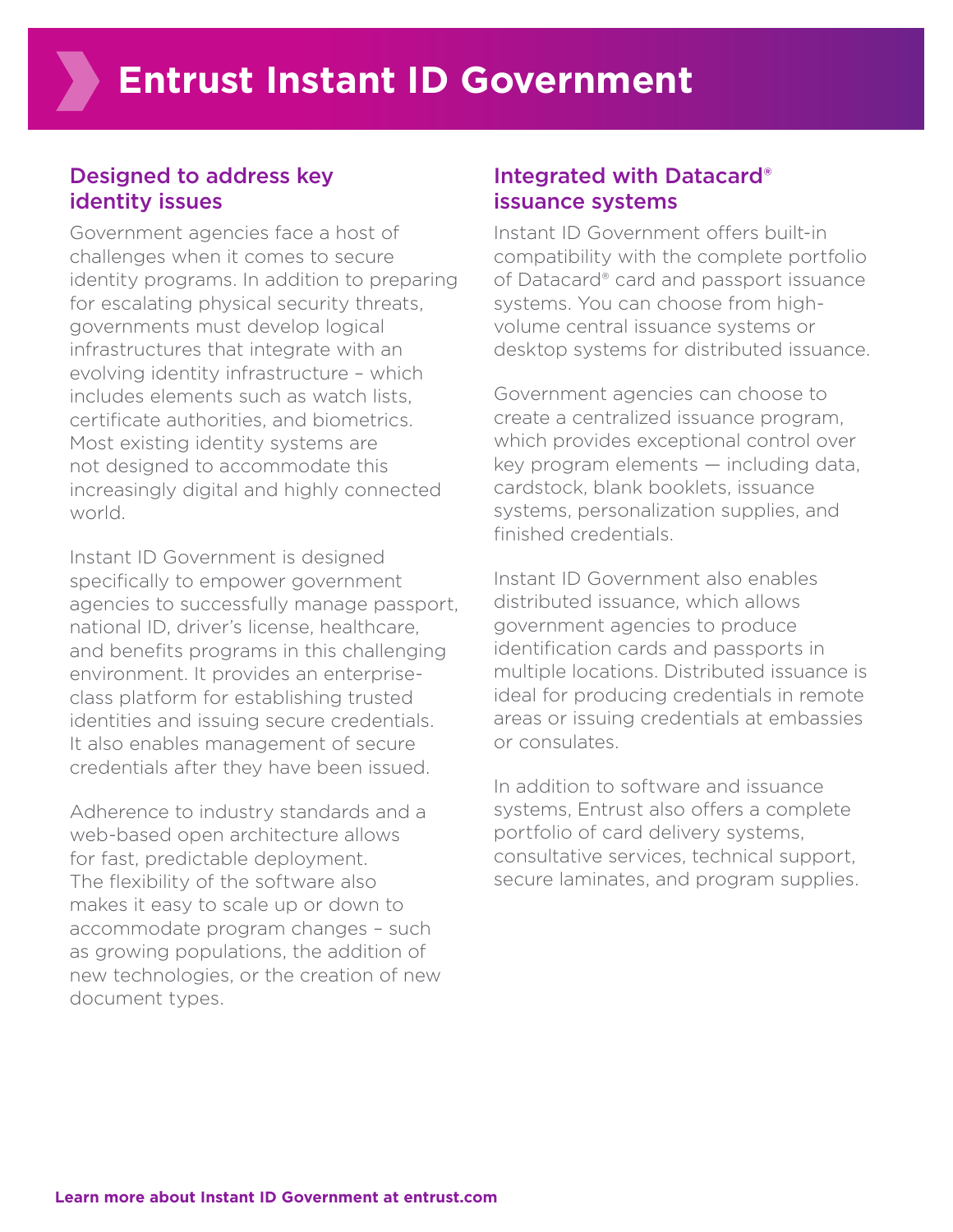## KEY ADVANTAGES



#### **Workflows**

BPMN 2.0 standards-based preconfigured workflows for common processes. Flexibility to customize workflows.



#### **Lifecycle Management**

Built-in lifecycle management for credential issuance, reissuance, renewal, and revocation.



#### **Secure Issuance Anywhere**

Robust and secure issuance – choice of central, distributed, and hybrid issuance models.

## PROGRAM BENEFITS

#### **Fast Deployment**

Instead of custom development, government agencies and system integrators can leverage preconfigured workflows for faster deployment.

#### **Reduced Risk**

Adherence to industry standards and reduced need for customization minimize the risk of cost and time overruns.

#### **Interoperability**

Standards-based architecture streamlines integration with other systems and minimizes the risk of becoming locked into proprietary products.

#### **Future-Proof**

Flexibility and compatibility make it easy to expand the platform and incorporate new technologies as they become available.

#### **Layered Security**

The platform provides strong lines of defense for data-in-motion and data-atrest. Role-based access controls, audit trails, strong encryption, and multi-factor authentication.